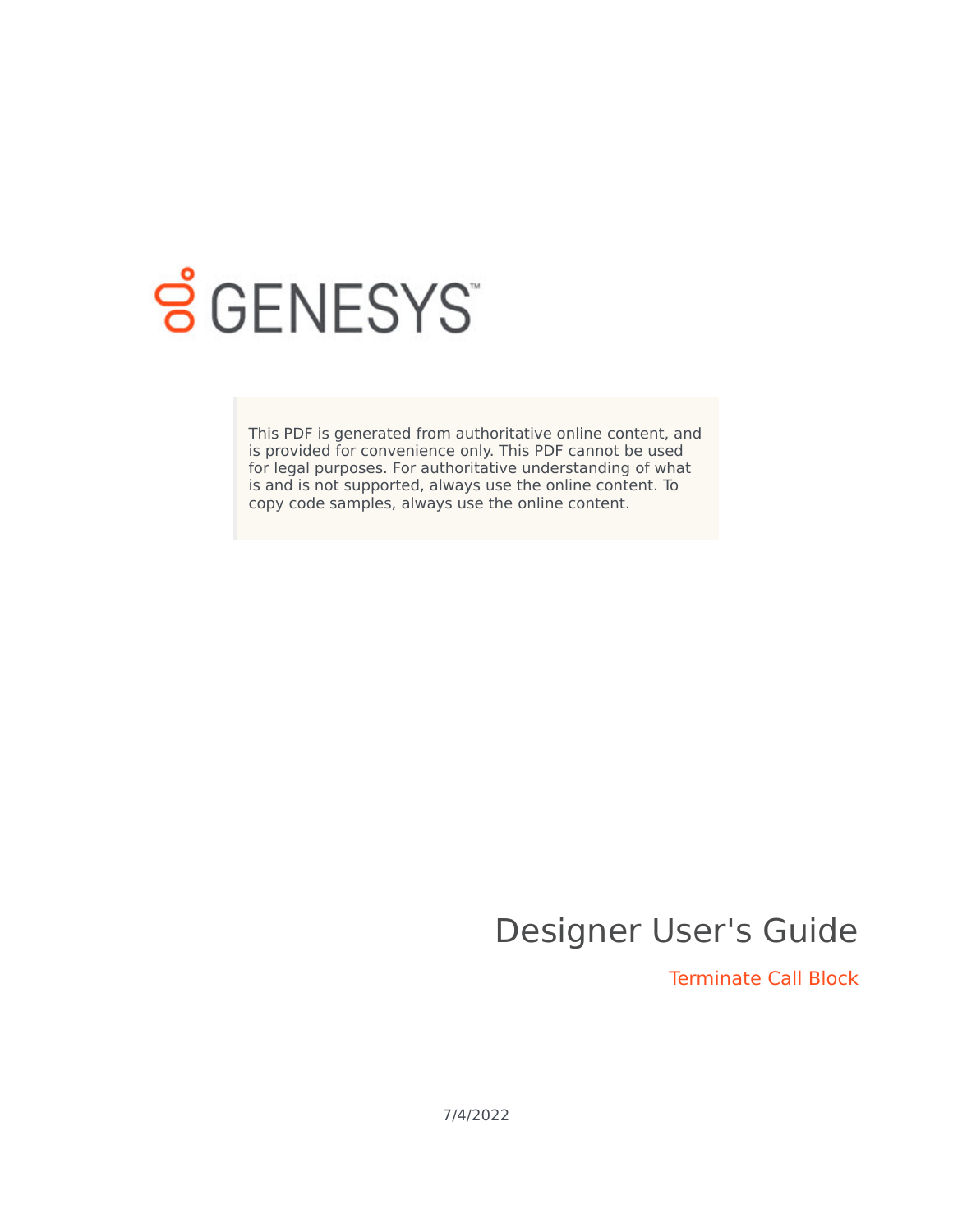

• Administrator

Use this block to end the interaction and jump directly to the **Finalize** phase of the application.

## **Related documentation:**

You can use the **Terminate Call** block to disconnect the customer and stop the interaction. Everything after the **Terminate Call** block is skipped, and the application moves directly to the Finalize phase.

## **Properties - Terminate Call**



•

This block is used to disconnect the call.

When added, processing will jump ahead to the beginning of Finalize phase and bypass any remaining blocks in the current phase.

 $\Box$  Stop the interaction immediately (digital only)

 $\triangleright$  Finalize this interaction (digital only)

If the application is enabled for Digital (omni-channel) support, you can select **Stop the interaction immediately** to immediately terminate a digital interaction (such as a chat) and jump directly to the Finalize phase of the application. Otherwise, the interaction will be terminated after the blocks in the Finalize phase are processed.

**Finalize this interaction** applies to digital applications only and is enabled by default. If you disable this option, an Engage cloud Email or workitem interaction is not finalized or completed when it terminates. Instead, the interaction is sent back to the Universal Queue in Intelligent Workload Distribution (IWD).

As a visual aid, the right edge of the **Terminate Call** block is capped in red, to show that the application will stop if and when it reaches this block. This visual aid also applies to any block that might end the interaction, such as Business Hours or Special Day, when the **Terminate Call** option is enabled.